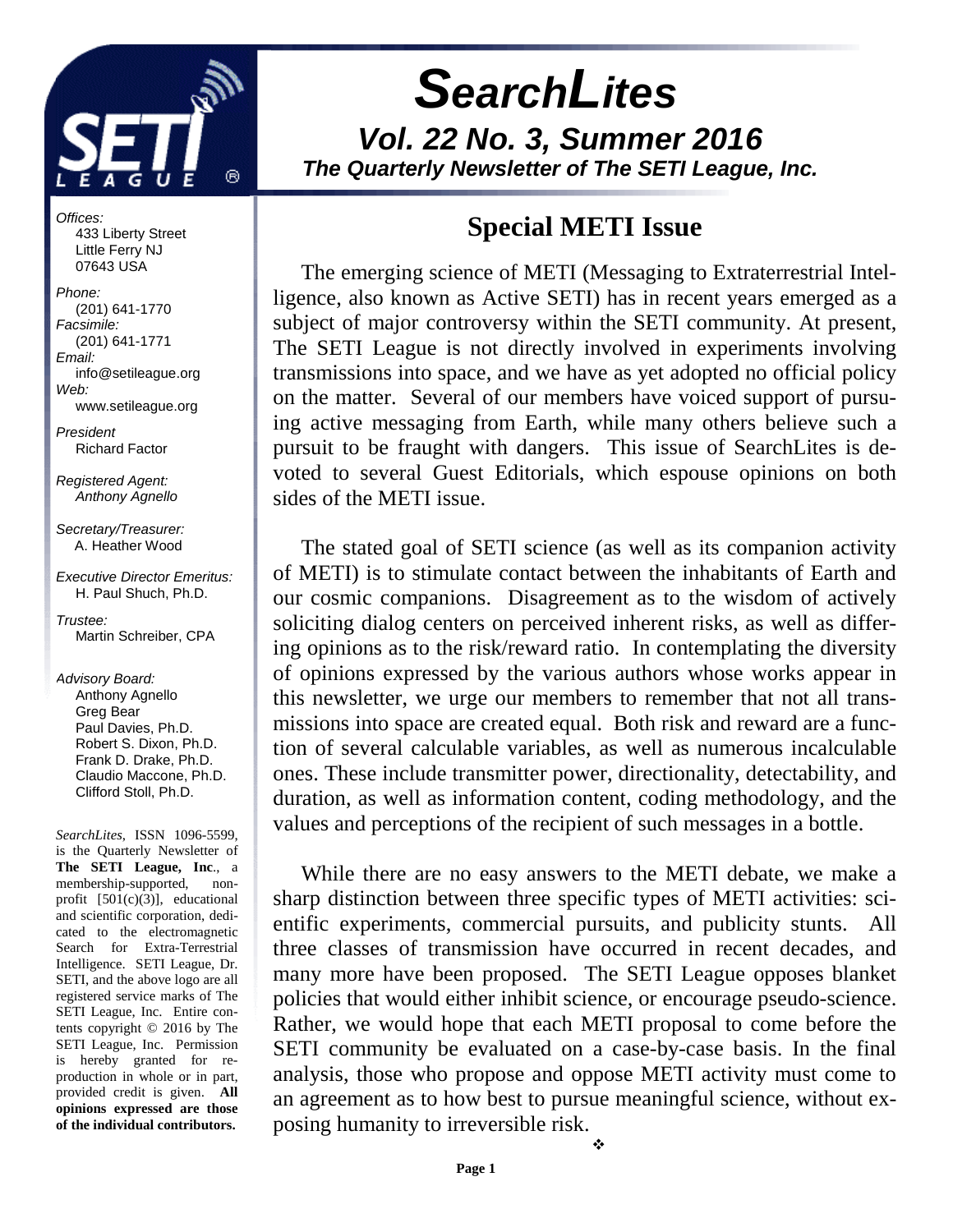## *Guest Editorial:*  **Is Active SETI Really Dangerous? by John Traphagan**

In general, when we think about scientific inquiry, much of its power rests in the idea that everything is open to question. Turning a scientific gaze upon the world enlightens us and opens our potential to understand more deeply, while often challenging us to reconsider previously held beliefs and ideas. But science is not an unambiguously moral good.

Einstein questioned the ethics of building the atomic bomb. We know that research like the Tuskegee study of syphilis in African Americans has deep moral problems related to racism and informed consent. More recently, Stephen Hawking and others have raised ethical questions about whether or not we should engage in sending messages to the stars — the risks of letting ET know we're here may outweigh the benefits of making contact if ET happens to be in a particularly foul mood when they answer our interstellar phone call.

Those opposing Active SETI or METI (messaging extraterrestrial intelligence) have a point. There could be some risk involved with alerting ET to our presence in the universe, although if ET has knowledge of physics allowing them to visit our corner of the galaxy, hiding probably won't do us much good anyway. If the extraterrestrials want to vaporize us, they'll go ahead and do it. More likely the extreme distances between Earth and possible other civilizations will mitigate against any real threat — if we send a message out to a star in the Orion constellation today, it will take over 1,000 years to get there...

Perhaps a more important question is not about the risks of transmitting, but the dangers in receiving. Many in the SETI community have shown commitment to the belief that a technologically advanced civilization will be altruistic, despite the lack of evidence supporting that assumption. Therefore it is assumed there are no significant risks with listening quietly.

Maybe they're right. But even so, contact may prove quite dangerous to humans.

Why? Because of the potential to destabilize our civilization. How will humans react? Will there be panic, infighting, conflict? Imagine if the Chinese intercept the first message from aliens and want to keep the information they gain to themselves. How will the American and other governments respond if they think the Chinese might have information from ET about physics that would allow them to build super weapons? How will religious zealots, who are suddenly confronted with the idea that humans may not be so special after all, cope with news that we are not alone? Imagine if ET sends us an encyclopedia of information about themselves in which we learn that they are a civilization of card-carrying atheists.

And, perhaps, the most important question is what does sending a message say about them? One way to interpret this is to assume it means they want contact. But if they are significantly more advanced than we are morally (and there's no guarantee), perhaps they are also aware of what normally happens when more advanced civilizations come into contact with lesser ones. It's not typically great for the less advanced society whose culture tends to get run over, even if intentions are good on the part of those making contact. We have plenty of data to support this scenario from our own history.

Put another way, if ET is so advanced, shouldn't they have something equivalent to Star Trek's Prime Directive in which they make every effort to avoid meddling in the development of less advanced civilizations? Perhaps the very fact that they sent the message indicates nefarious intentions, or just plain stupidity, on the part of aliens who didn't give much thought to how sending might negatively influence the civilization at the receiving end, whose culture they knew nothing about when they sent the message.

Now, we need to turn this around to ourselves. Many scientists in the SETI community argue against METI on the grounds that it is dangerous. We should simply wait and listen until we are sufficiently advanced to deal with contact. We should hold off until we mature from our cultural and technological adolescence, whatever that means, to adulthood.

However, if we really think about it, the activity likely to be more dangerous to humans is receipt of a signal rather than sending a message. The way in which people will react on our socially fragile world is quite unpredictable. Awareness of the existence of another likely more technologically advanced civilization might propel our world into political chaos or it might have little influence. And we are left with the problem of what to think about an extraterrestrial civilization that sent a message without giving much thought to what it might do at the other end. Those aliens may be malicious at worst or naïve at best. Neither possibility is terribly good from our perspective.

The alternative, of course, is to roll up in a ball and hide. This seems rather pointless, since the genie is already out of the bottle, given the wide array of transmissions we constantly send from our planet. A society with technology 1,000 or 10,000 years beyond ours may well be able to pick up even the faint signals we are leaking out to the galaxy.

Instead of hiding, we should give a great deal of thought to the kind of message we might send and to what the possible consequences are of sending. By consequences here, I do not mean self-centered worries about ET blasting us, but othercentered concerns about how sending a message might influence or harm the recipient.

Perhaps the silence we have experienced to date is a product of more advanced civilizations saying, "don't send anything that way; those beings are primitive and we might ruin their development." If that's the case, then our only shot at contact will be METI as a way of alerting extraterrestrials that we are ready for contact.

If SETI scientists are right and ET is likely to be much older and wiser than humans, the real question is not the dangers of sending a message, but the risks of receiving one. It seems much less likely that messaging to more advanced extraterrestrials will have a significant impact on their society, while receipt of a message from advanced extraterrestrials might have a very significant impact on ours.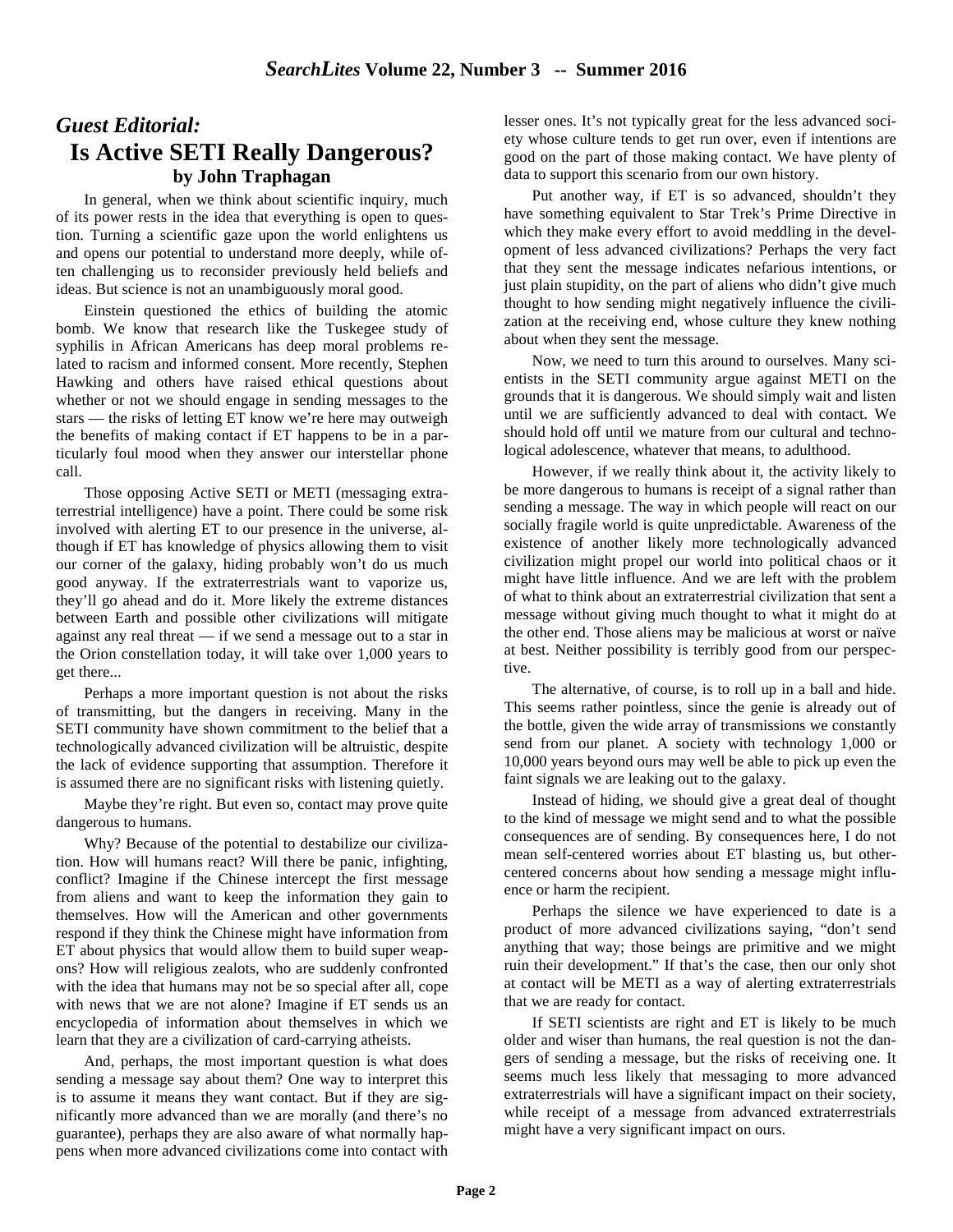## *Guest Editorial:*  **Mixed Messages by Louise Butler from the March, 2016 issue of Mensa Bulletin, used by permission**

When I contemplate what message I would send to an alien species, I think first of Isaac Asimov and Carl Sagan. In many ways, they have answered the question for us, Asimov through his fictional writings and Sagan through his work with the intergalactic cryptographic disc placed on Pioneer 10.

On the gold-anodized aluminum plaque placed on both Pioneer 10 and 11, a naked and relatively anatomically correct man and woman stand before an outline of the spacecraft. The man's hand is raised in greeting but also to show limb mobility. The plaque also has a diagram of our solar system with the path Pioneer took from the third planet. Probably the most important part is a diagram of a hydrogen atom with a notation showing its hyperfine transition from an electron spin state up and spin state down. A number 1 connects them as a key to possible measurement of either wave length or frequency. This plaque was designed by Sagan and Frank Drake, and math was their language of choice.

I believe that communicating with an alien race would be much like going on a first date. You want to look interesting but not needy, friendly but independent, sensitive yet curious.

Of course, any good date requires two-way communication. My primary question to them would be how they manifest the basic functions of life. According to NASA scientist Bruce Jakosky, in his book *The Search for Life on Other Planets*, being "alive" means meeting three requirements:

1. using energy from some source to drive chemical reactions

- 2. being capable of reproduction
- 3. undergoing evolution

Longer lists simply take these three and break them down into more specific tasks. Far from complicating a simplicity, there is practical reason to stretch Jakosky's big three to include specifics. Saying you can move is essential, but there is a broad perceptual difference between something that oozes and something that leaps. Saying you react to stimuli is basic, but there is a world of difference between creatures that perceive and those that intuit.

Broadly formed but targeted questions will inform our interlocutors as to what our species is like and let them know that we are searching for some form of commonality. (I have come up with six.) We are a species that hopes our terrestrial and extraterrestrial Venn diagrams will show some overlap. We hope for compatibility, and that is a good sign.

Every living creature on Earth, from humans to yeast, metabolize energy to drive chemical reactions. We exchange food and gasses for energy. Both require us to take in the desired product, utilize it effectively and then dispose of waste, yet contrasting how these activities occur in a human and in a yeast give us two entirely different views of the operating system. Because the purpose of communicating with another planet of sentient beings is to get to know them and not their entire zoological garden, we need a micro-view, at least to start with. So I would break a question of energy usage into two: (1) What do you use as energy to fuel your corporate selves? And (2) how do you eliminate waste resulting from that energy transfer? Now you have a filter through which to sift possible physical types.

Next we have the question of reproduction. Reproduction implies death. It also implies an urge to continue as a player in one's environment. Far from simply getting it on and getting it done, reproduction may be the most hopeful thing any species does. In this case the how is not nearly as important as the why. You are either replacing units which no longer exist or are populating a seemingly infinite environment, the latter being a logical improbability. This invites another question: Given normal conditions, how long do you exist as a corporate self? No need for prurient interest here, just who and how often are they replacing. That is the difference between a salmon and an elephant.

Undergoing evolution, as a condition for life, is as convoluted as reproduction is straightforward. All living things on this planet maintain a stable internal environment. Yet, within the parameters of that homeostatic state, they react and respond to stimuli. They grow and show movement, even if only at the cellular level. All living things either adapt or succumb to changing stimuli, and somehow (in Earth's case, through nucleic molecules) pass those successful adaptations on to future generations.

So evolution is a broad word that involves too many variables for a cogent examination of what a species is, how it appears and behaves. It requires more than just a yes or no response: (4) How do you perceive the environment? (5) How do you react in response to stimuli? (6) Has your macroenvironment changed over time?

And so our three macro-view definitions of life become six more specific questions. Up to now, the question has been academic. It is designed to provoke thought among the only side of this equation that is now revealed to us. But, if answered, the specificity of these questions involves a chance to see our fellow galactic beings through words when a picture may be impossible or confusing. Asimov envisioned such answers. Sagan tried to anticipate and answer such questions from others.

Just like on a first date, the questions you ask reveal more about you than them. Just like a first date, the right questions and the right answers can lead to a second meeting, one that has more anticipation and less anxiety than the first.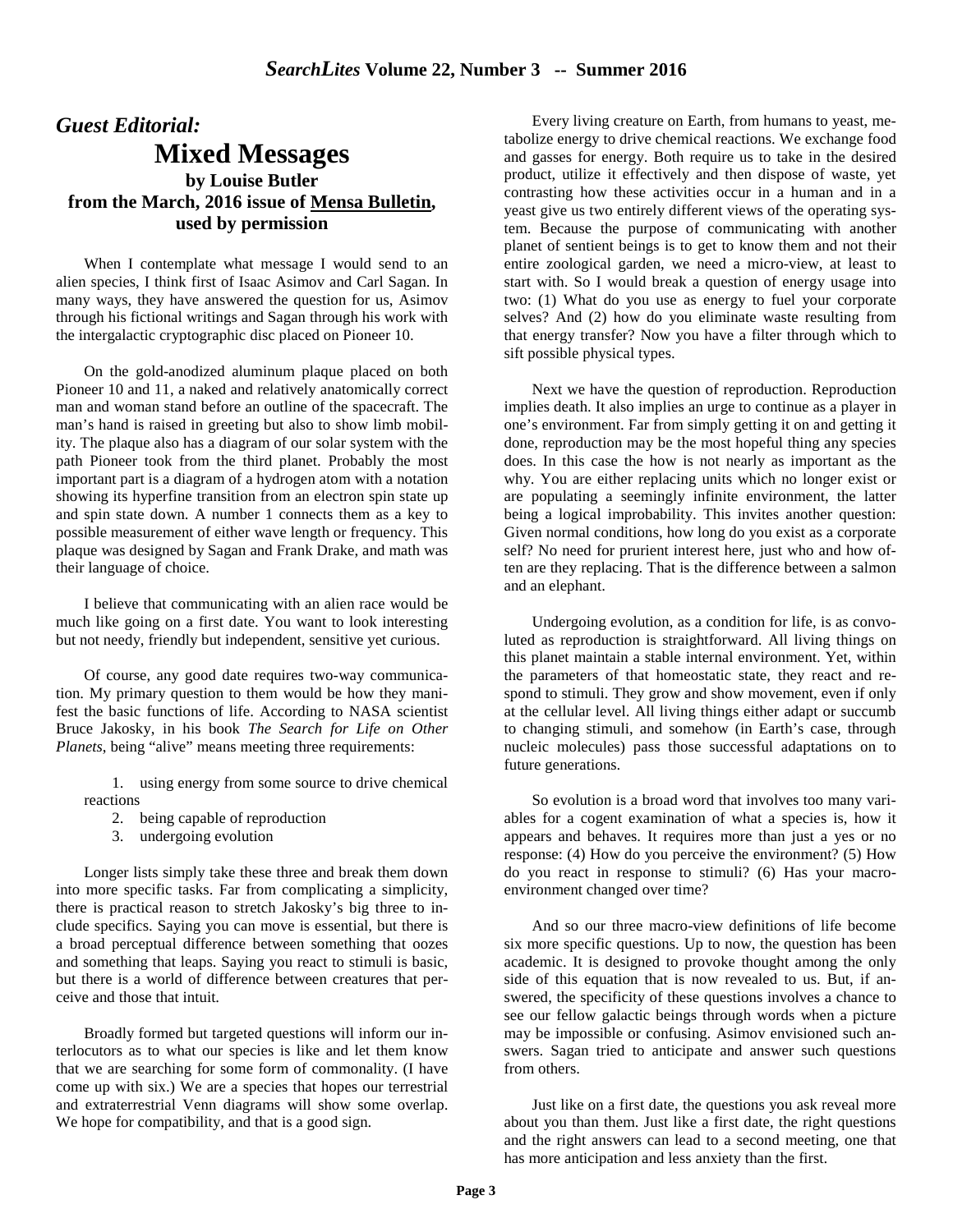## *Guest Editorial:*  Reviewing METI by John Gertz **Excerpts from his article** *Reviewing METI: A Critical Analysis of the Arguments***, available at: https://wattsupwiththat.files.wordpress.com /2016/05/analysis-meti.pdf**

In the medical sciences, proposed experiments must pass ethics review boards. Some experiments are simply too dangerous or unethical to be performed, certainly not just on one's own lonely say-so. We do not clone humans; we do not conduct table top experiments with smallpox; and we no longer inject human subjects with pathogens in order to trace the course of a disease or to see how long it might take for subjects to die. Though a commonplace in medical research, astronomers face no such ethical reviews, since theirs is normally an observational science only. When it comes to METI (Messaging to ET Intelligence, also called or Active SETI), which is not observational but manipulative, and on which may hinge the very fate of the world, perhaps they should.

Do space aliens present a clear and present danger and, if so, is there anything we can do about it? There is not one scintilla of credible evidence that Earth has ever been visited by space aliens, much less that aliens have sought to do damage to the Earth. However, extraterrestrials (ET), if they exist, may soon learn that Earth harbors technologically advancing life forms, and that may change everything. Our electromagnetic (EM) emissions leave Earth at the speed of light. EM that left Earth in 1930 has already swept over approximately the nearest 7,000 stars.

That said, Earth's EM leakage is either very weak, not pointed at nearby stars, or both. Further, the Earth grows quieter annually as more information is transmitted via cable, the Internet, and satellites rather than terrestrially over the air. Unless ET's receivers are both sensitive and omnidirectional, they will not detect us. ET's receivers could be omnidirectional, but unable to pick up a signal so weak as the proverbial *I Love Lucy*. For example, the gigantic Arecibo radio telescope could not decode terrestrial TV transmissions, if broadcast from the distance of our nearest neighboring stars. Alternatively, an ET receiver could be very sensitive, but it might take millennia for it to get around to slewing in our direction, given the large number of potential targets. By the time Earth returns into ET's crosshairs for a routine check in, we might have gone silent.

The first modern SETI search was conducted by Frank Drake in 1960. From that date until today, there has been no agreed upon detection of an alien signal. Some are now arguing that since so much time has elapsed without success, it is time to announce ourselves to ET by using our most powerful radio telescopes as transmitters in order to proactively send our signals to Earth's nearest stars in an

effort to attract ET's attention. Arecibo, for instance, is so powerful that, when used as a transmitter, its signal is potentially capable of being detected at vast interstellar distances.

A new consideration of the METI debate assumes some urgency at this time. When the SETI Institute (SI) rejected a proposal from Doug Vakoch and Seth Shostak to initiate immediate high power radio transmissions directed to Earth's neighboring stars, Vakoch founded another organization, METI International, with the same intent. Fearing a gathering storm, a cohort of SETI scientists and thinkers issued a statement in opposition to METI in February, 2015.

Whenever one hears a "scientist" assert that ET must be altruistic, or that ET surely knows we are here, or that the closet ET civilization is at least x LY away, ask to see the data set on which they base their conclusions. As of today, no such data set exists. In the absence of any evidence whatsoever, whether one believes that the extraterrestrial civilization we might first encounter will be benign, in the fashion of Spielberg's *Close Encounters of the Third Kind* and *ET*, or malicious, as in Ridley Scott's *Alien*, or robotic, or something else entirely is strictly a matter of one's personal taste. SETI experiments seek to learn what actually resides or lurks out there in the universe. METI plays Russian roulette without even knowing how many bullets are in the chamber.

It would be wiser to listen for at least decades if not centuries or longer before we initiate intentional interstellar transmissions, and allow all of mankind a voice in that decision. The power of SETI has grown exponentially with Moore's Law, better instruments, better search strategies, and now thanks to Yuri Milner's visionary Breakthru Listen initiative, meaningful funding. The advances are so profound that it is reasonable to say that the SETI of the next 50 years will be many orders of magnitude more powerful than the SETI of the last 50 years. Shostak, perhaps METI's most articulate proponent, knows this and has widely predicted that we will achieve Contact within the next two decades. So why can he and his fellow METI-ists not wait at least until then before initiating transmissions?

A METI experiment based on an actual methodology that includes a plan to receive ET's reply, might leave some to call that method madness, but at least it would qualify as actual science. Sending a message without a practical plan in place to receive a return message, leads to the conclusion that METI transmissions are like a Hail Mary, they have more in common with a faith based religion than with science. METI-ists implicitly believe that ET is omniscient (they know we are here even though our leakage is trivial); all good (ET must be altruistically interested in our welfare); and omnipotent (even though we have made no provision to receive their return message, they will make themselves known to us somehow). It is fair to ask that METI-ists not impose their religion on the rest of us.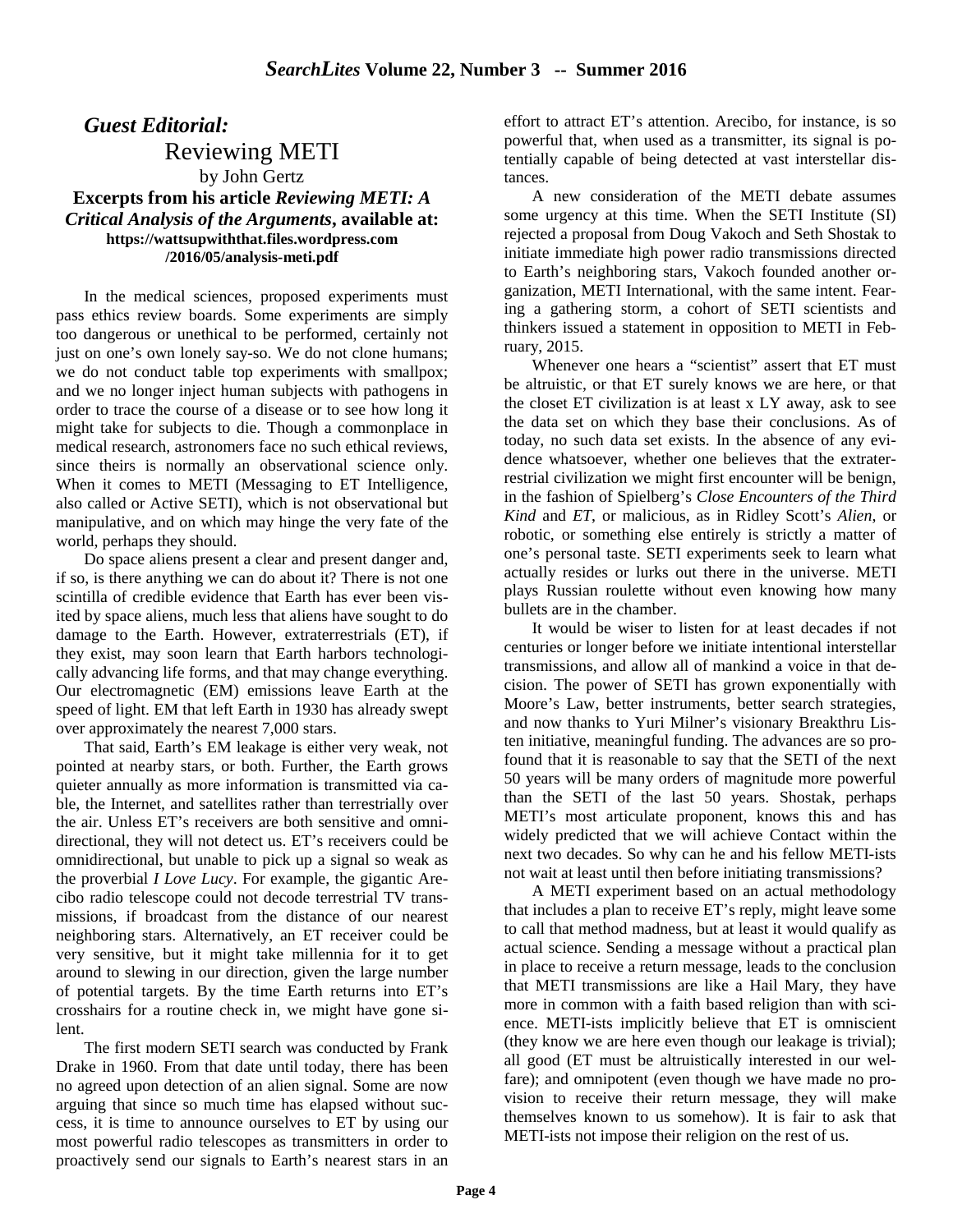## *Guest Editorial:*  **Hiding From Aliens No Longer An Option by Bruce Dorminey used by permission from his Forbes.com blog: http://www.forbes.com/sites/brucedorminey/2016/05/19/ hiding-from-hostile-space-aliens-is-no-longer-an-option/**

Two new separate groups of scientists now want to send coded radio messages into the cosmos in hopes of deliberately attracting the attention of intelligent space aliens. Known as Active SETI (Active Search for Extraterrestrial Intelligence), it's arguably no safer to entice unknown offworlders into our planetary living room than to invite total strangers in for coffee and crullers.

But even if they are totally unsavory, it's highly likely that an interstellar civilization would already be picking up our electromagnetic leakage and therefore already know we're here, Douglas Vakoch, President of the San Francisco-based non-profit METI (Messaging Extraterrestrial Intelligence) International, told me.

"It's too late to conceal ourselves in the universe, so we should decide how we want to represent ourselves," said Vakoch, an expert in interstellar message construction. " Extraterrestrials may be waiting for a clear indication from us that we're ready to start talking."

To that end, METI International plans to launch what it terms a sustained project in messaging extraterrestrial intelligence that will draw upon an international cadre of experts to make certain that the message will be both information-rich and provocative enough to elicit a response.

"We hope to [radio] transmit by the end of 2018, with an emphasis on messages conveying basic mathematical and scientific concepts," said Vakoch. "It would be ideal to use a powerful transmitter like those used for planetary radar studies, such as Arecibo Observatory."

There have already been several intentional messages beamed into the cosmos. One of the most famous was a 1974 three-minute pulsed message sent from the Arecibo radiotelescope in Puerto Rico. Aimed toward M13, a stellar globular cluster some 24,000 light years away within our own Milky Way, it was written in part by longtime SETI searcher Frank Drake and the late Carl Sagan. But its 1679 binary digits offered only a few details about our solar system, the human species and Earth's biochemistry.

Thus, proponents of sending future such messages contend that just as in politics, it's better if we define ourselves before others make unwarranted assumptions about the nature of our civilization. That's because any civilization capable of tapping into our interstellar broadcast leakage now drifting into the cosmos might soon get a warped view of our culture.

"If so, they will receive a biased view of our species based mostly on how it entertains itself," Joao Pedro Magalhaes, a biologist at the University of Liverpool and an advocate for an Active SETI group, told me.

Although Magalhaes's own U.K.-based active SETI initiative — which is not affiliated with METI International — doesn't yet have a timeline for an actual transmission, he advocates that we simply send a message declaring we're ready to learn from older, more advanced extraterrestrial civilizations.

"My proposal is for [sending] a transmission under the assumption that extraterrestrial intelligences are already aware of our existence," said Magalhaes. If so, he says, then attempting to communicate with them using transmissions that are not above our normal broadcast radio and TV leakage will not put us in any more danger than we are already.

Both Magalhaes and Vakoch agree that any new attempts at active contact should ensure that we represent ourselves credibly. Vakoch says that this should include a means for E.T. to readily "unpack" the encoded information in our directed signals.

Although Vakoch supports previous efforts at such communication, he contends that instead of just sending a few of the chemical notations for compounds key to life here on Earth, we should include the whole Periodic Table of the Elements. He contends that this would allow the aliens to see the similarities and differences between the elements based on how they are grouped.

As for sending selfies?

Vakoch says we'd need to provide E.T. with a tutorial on how to read pictures.

"There are a lot of hidden assumptions embedded in the ways we portray three-dimensional objects on two-dimensional surfaces," said Vakoch. "Even if aliens use pictures, they may use a different set of conventions to map solid objects onto flat surfaces."

**Disclaimer:** The opinions expressed in editorials are those of the individual authors, and do not necessarily reflect the position of The SETI League, Inc., its Trustees, officers, Advisory Board, members, donors, or commercial sponsors. **Service Contract Contract Contract Contract Contract Contract Contract Contract Contract Contract Contract Contract**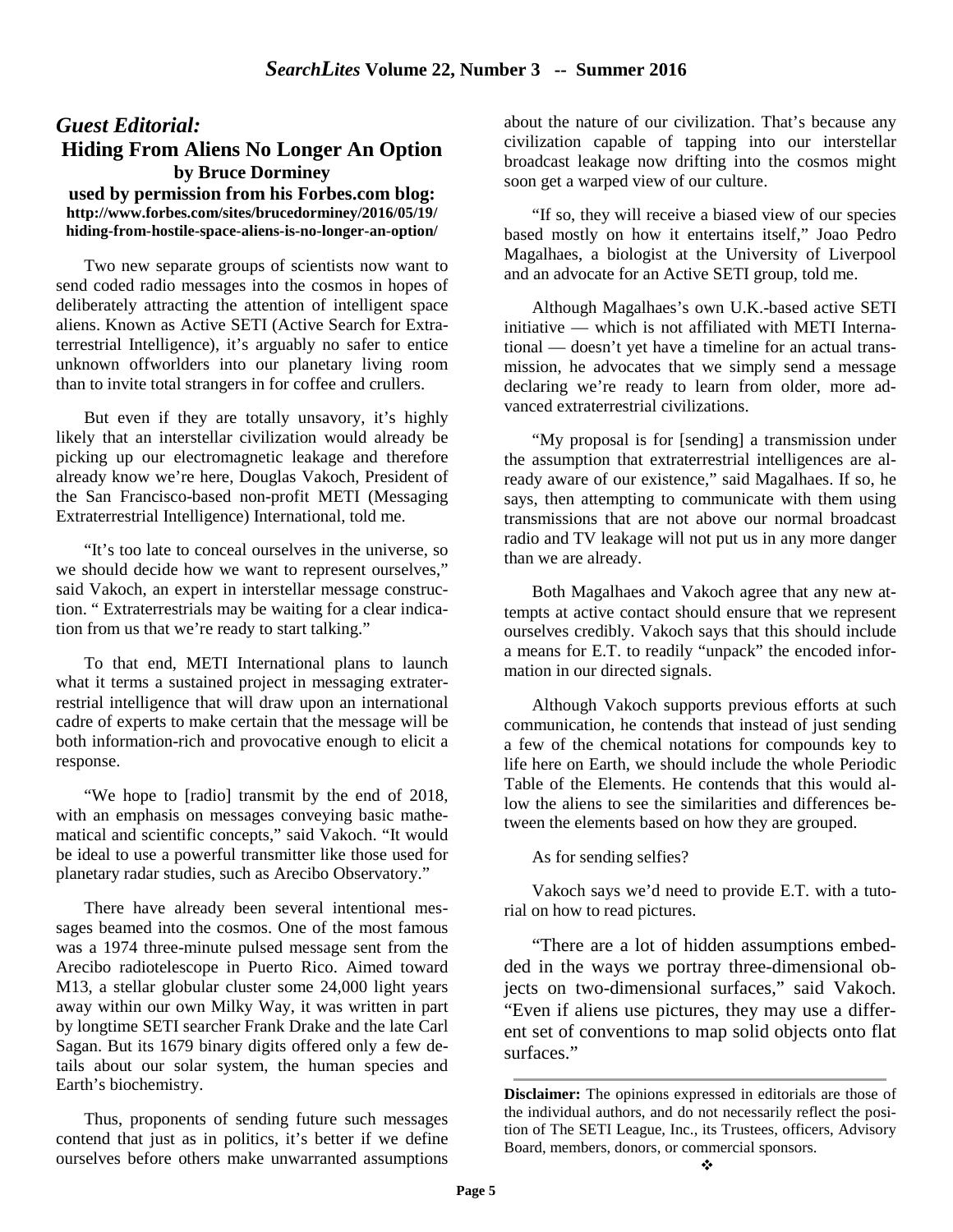# **Minutes of the Twenty-Second Annual Membership Meeting**

**17 April 2016, Eventide Inc., Little Ferry, NJ (adjacent to SETI League Headquarters)** 

## **Call to Order**

The meeting was convened at 13:03 hours EDT at Eventide Inc. (adjacent to SETI League Headquarters) in Little Ferry NJ, by Executive Director Emeritus Dr. H. Paul Shuch. Three SETI League members in good standing, as well as three guests, are present. The SETI League currently has 120 members in good standing. Our Bylaws requiring one percent of the current membership to be in attendance for the conduct of SETI League business, the attendees represent a quorum.

## **Minutes of 2015 Membership Meeting**

The Minutes of the 2015 Membership Meeting having been previously posted to The SETI League's World Wide Web site, a motion was passed to accept the minutes as posted.

## **Treasurer's Report**

Developed jointly by Dr. Shuch and Secretary/Treasurer Heather Wood, covering the calendar year 2015 (as efiled).

- Revenues: Dues and Contributions \$12,448; Interest Income \$0; Total \$12,448.
- Expenses: Educational/Scientific Programs \$11,274; Management/General \$2,126; Fundraising \$1,350; Total \$14,751.
- Revenues minus Expenses:  $(\$2,302)$ .
- End of 2015, SETI League account balances equalled \$3,845. 2015 beginning net assets \$6,147.
- 2016 Budget: Projected Revenues \$15,000; Program Expenses \$12,000; Management/General Expenses \$2,000; Fundraising Expenses \$1,000; Total Expenses \$15,000; Projected excess \$0; Projected Ending Balance \$3,845.
- This report was accepted by those present.

## **Executive Director's Report**

During 2015, the Executive Director:

- published four issues of SearchLites, the quarterly newsletter of The SETI League, Inc.
- gave SETI public lectures and/or concerts in Sebring FL, Boston MA, Palo Alto CA, Hunt Valley MD, Jerusalem Israel, and Cherry Hill NJ.
- performed 52 weekly updates of The SETI League website
- posted roughly 100 photos, plus numerous links and comments, to The SETI League Facebook page
- issued one press release and conducted several press interviews
- authored two SETI technical articles published in scientific journals
- served as co-chair and webmaster for the IAA SETI Permanent Committee
- responded to several dozen email and telephone inquiries from members and prospective members.
- collected modest SETI book royalties, which he contributed to The SETI League.

## **Committee Reports**

## **EME Committee**

Report by SETI League president and station trustee Richard Factor. The EME beacon remains off the air following the sale of Mr. Factor's New Jersey property. Relocation of the beacon station to his new Arizona residence is highly unlikely. Thus, future EME activities are suspended indefinitely. However, his new location is an ideal site for Optical SETI observations, therefore such activities are likely in the future.

## **Awards Committee**

Awards Committee chairman David Ocame being absent, report provided by Dr. Shuch. There were no Giordano Bruno Awards or Orville N. Greene Awards presented during 2015. Twelve websites have been given the SETI SuperStar award this year. More nominations are requested from the members. Paul will note this in the next issue of *SearchLites.*

## **Old Business**

- **Very Small Array** Dr. Shuch reports that the project remains on hold, due to lack of funding, with no progress to report since last year.
- **Mid-Year Renewal Letter**

Last May, Ms. Wood emailed a mid-year appeal to lapsed members, with hardcopies distributed to members for whom we have no current email address. This letter generated ten reinstatements of lapsed members. The November renewal letter generated 25 more renewals of lapsed members. Sending of these letters will continue for 2016.

## • **Annual Report**

Publication of The SETI League's 2015 Annual Report was delayed pending receipt by the Executive Director of additional 2015 financial information, and adoption of the 2016 annual budget. It will be made available to members via the website, in Portable Document Format (PDF), later this month. Ms. Wood will distribute hard-copies of this report to our major donors.

• **Web Server**

Mr. Factor reports that the website is functioning well, though it currently supports neither File Transfer Protocol nor bulk email lists. We con-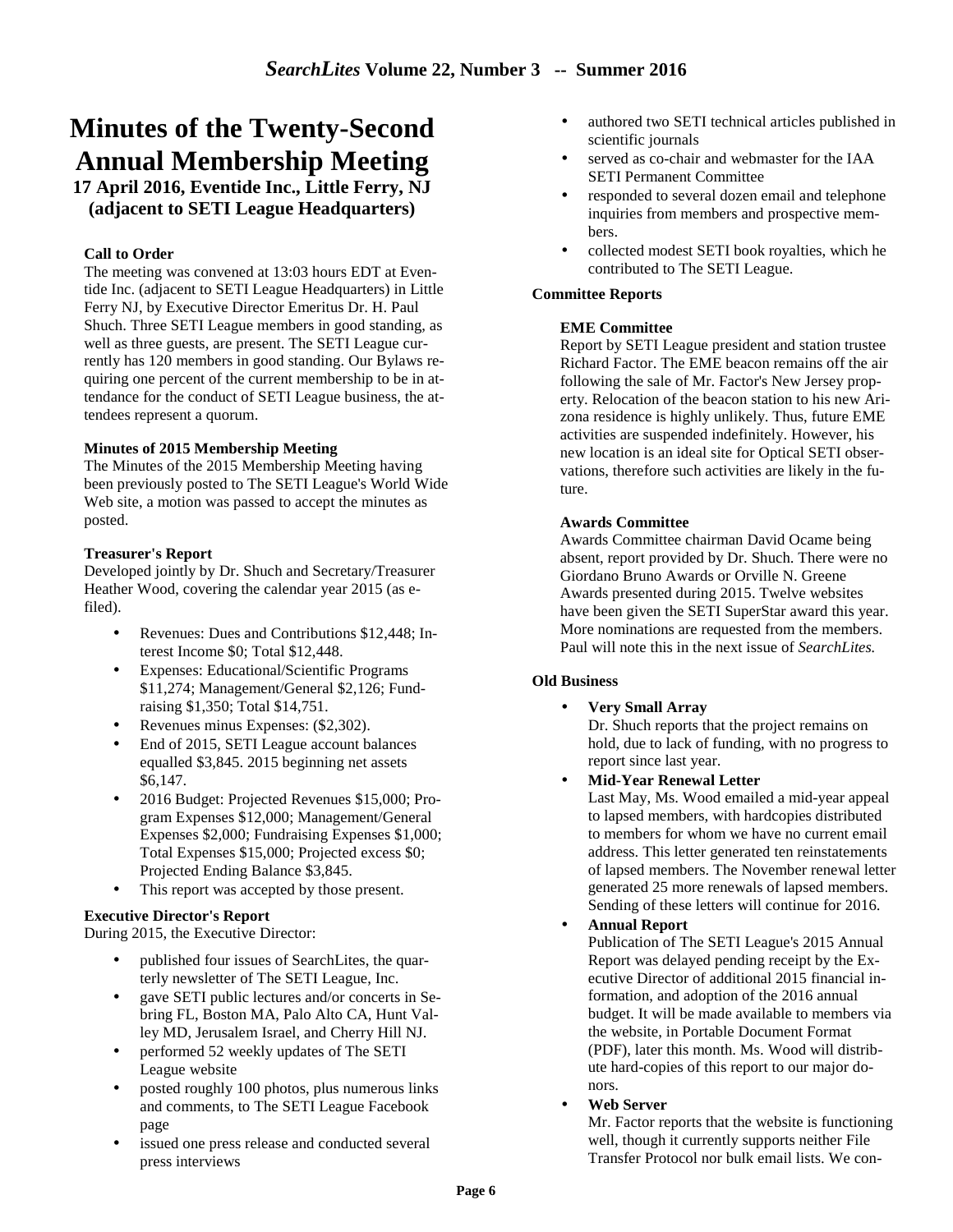tinue to use a commercial email service for official SETI League communications.

### **New Business**

• **Website Server Proposal**

Dr. Shuch reports the successful results his business has experienced with low-cost, highly reliable web and email hosting from a commercial service, which provides him with FTP access and mailing lists. He recommends that the Board consider at the upcoming Board meeting a similar solution for The SETI League.

• **Next Meeting** The next Annual Meeting will be held on Sunday 23 April 2016. The date has been verified as not in conflict with Easter, Passover, or US tax season. The meeting will be at Eventide, Inc. at 1300 hours EDT, to be followed immediately by the Board of Trustees meeting. The date and time will be announced to the membership via the website and newsletter.

## **Good and Welfare**

- The SETI League's Facebook page www.facebook.com/setileague has now generated more than 1,000 "likes", numerous member posts, and considerable discussion among members. The SETI League recently posted an offer of heavily discounted membership dues to our Facebook friends. To date, there have been no takers.
- Mr. Factor reported on the status of the sale of his New Jersey properties.
- Dr. Shuch read an email from Awards Chairman David Ocame regarding his recent health issues. The membership present wishes him a full and speedy recovery.
- The SETI League welcomed three guests and potential members: engineers Matt Bajor KC2ORE and Jenny Maung KK4BYG , and retired schoolteacher Leonard R. Bajor. They reported briefly on their plans to construct and operate a Project Argus station.

### **Adjournment**

The Annual Membership Meeting was adjourned by the Executive Director Emeritus at 13:38 hours EDT on 17 April 2016. A Regular Board of Trustees meeting followed.

## **Business Transacted by Board of Trustees:**

## 1. **Quorum Call**

Trustees and Officers present: A. Heather Wood, Richard Factor, H. Paul Shuch Trustees and Officers absent: Martin Schreiber A quorum is present.

### 2. **Election of Officers**

The following slate of officers was retained for an additional one-year term: President - Richard Factor, serving without compensation Secretary/Treasurer - A. Heather Wood Executive Director Emeritus - H. Paul Shuch, serving on a volunteer basis Registered Agent - Anthony Agnello

## 3. **Personnel matters**

- - No executive session was convened nor Personnel reviews conducted, as all persons involved expressed satisfaction with present performance and arrangements.
- - The Executive Director Emeritus reviewed with the Board of Trustees the previously adopted terms for cost-sharing of his health insurance premiums, as a program expense, which will continue at last year's percentage, pending availability of funds and subject to periodic review.
- 4. **Annual Budget**

The draft 2016 Budget presented during the Membership Meeting was adopted.

## 5. **Advisory Board**

The Executive Director Emeritus will draft an annual letter to our Advisory Board members, thanking them for their continued service to The SETI League. The Secretary/Treasurer will provide a list of email and/or postal addresses for distribution of said letter.

## 6. **Bank Fees**

The Secretary/Treasurer reports that during 2015 there was a change in credit card processing, resulting in a reduction of bank fees from \$50 to \$21 per month. She will continue to query banks as to the availability of a free non-profit checking account.

## 7. **Tax Return Filing**

The Secretary/Treasurer reports that, for the sixth year in a row, she attempted to eFile our organizational tax return using the electronic Form 990 postcard, and for the sixth year in a row, it was rejected by the IRS website. Several phone calls ensued, the most recent of which resulted in a request that we try again in one week. Heather will file, either electronically or by post, before the filing deadline.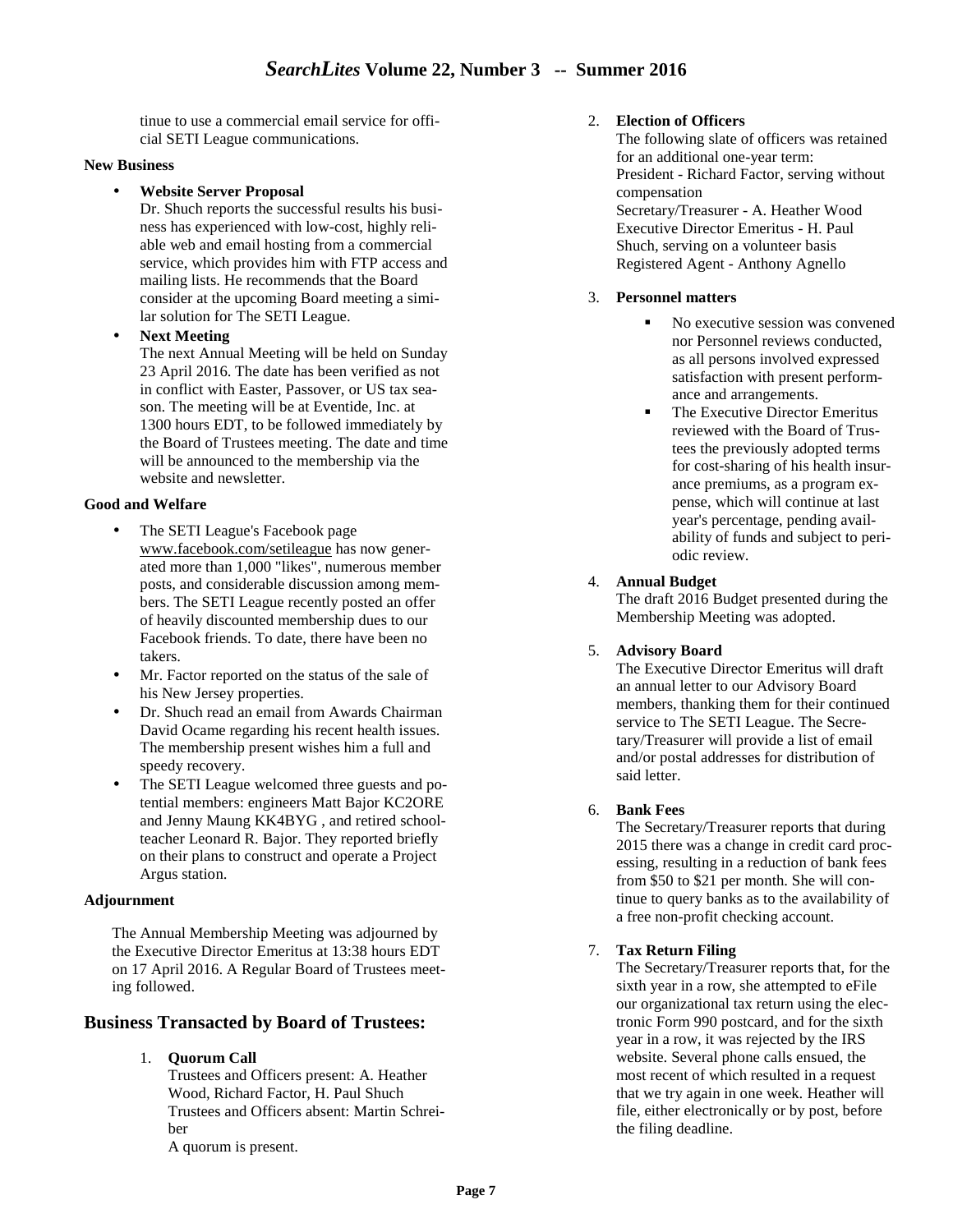### 8. **Registered Agent**

The New Jersey Division of Revenue continues to require that we designate a Registered Agent to execute certain state documents. Mr. Factor was previously appointed to this post, but is no longer a New Jersey resident. The Secretary/Treasurer has recruited member and New Jersey resident Anthony Agnello to take on this important duty. The Board thanks Mr. Agnello for his assistance.

### 9. **Web Hosting and Press List**

As the press corps has proved resistant to using Facebook as a means of disseminating SETI League information, Dr. Shuch recommends that all SETI League website and email facilities (including a reconstructed Press Distribution List) be transferred to a commercial hosting service, at an approximate cost of \$10 per month. Mr. Factor agreed to continue attempting to implement FTP and email lists on his server, with an understanding that if he is not successful in doing so within a reasonable time, Dr. Shuch is authorized to secure commercial web hosting. He did stipulate that we continue to use Network Solutions as our domain registrar.

#### 10. **Telecommunications**

It has been reported that incoming SETI League phone calls are being routed to a non-accessible voicemail box, and that our published fax number is not currently connected to an active fax machine. Dr. Shuch expressed concern about potentially lost communications compromising member retention. Mr. Factor reports that implementation of a Verizon voicemail box is imminent. Ms. Wood will investigate a fax to email forwarding service.

#### 11. **Scheduling of Next Meeting**

The SETI League Board of Trustees will next meet on Sunday, 23 April 2017, immediately following the 23rd Annual Membership Meeting, in Little Ferry NJ.

#### 12. **Adjournment**

The Board of Trustees meeting was adjourned at 13:58 EDT.

# **Event Horizon**

SearchLites readers are apprised of the following conferences and meetings at which SETI-related information will be presented. League members are invited to check our World Wide Web site (www.setileague.org) under *Event Horizon*, or email to us at info@setileague.org, to obtain further details. Members are also encouraged to send in information about upcoming events of which we may be unaware.

**August 17 - 21, 2016:** *MidAmeriCon II*, the 74th World Science Fiction Convention. Kansas City, MO.

**September 26 - 30, 2016**: *67th International Astronautical Congress*, Guadalajara, Mexico.

**November 10 - 15, 2016:** *AMSAT Space Symposium,* Galveston, TX.

**November 18 - 20, 2016:** *Philcon*, Cherry Hill, NJ. **April 15, 2017, 0000 UTC - 2359 UTC:**: Seventeenth annual SETI League Ham Radio *QSO Party*: 3.551, 7.0309, 7.2039, 14.084, 14.204, 21.306, and 28.408 MHz.

**April 23, 2017, 1300 EDT**: Twenty Third SETI League *Annual Membership Meeting*, Little Ferry, NJ.

**August 9 - 13, 2017**: *75th Science Fiction Convention*, Helsinki, Finland.

**September 25 - 29, 2017**: *68th International Astronautical Congress*, Adelaide, Australia.

**October 1 - 5, 2018**: *69th International Astronautical Congress*, Bremen, Germany



**Want a painless way to support The SETI League? Browse to www.smile.amazon.com. In the "Pick your own charitable organization" box, just type in "SETI League." Now, every time you shop Amazon, they will donate a half percent of your purchase price to SETI research!**